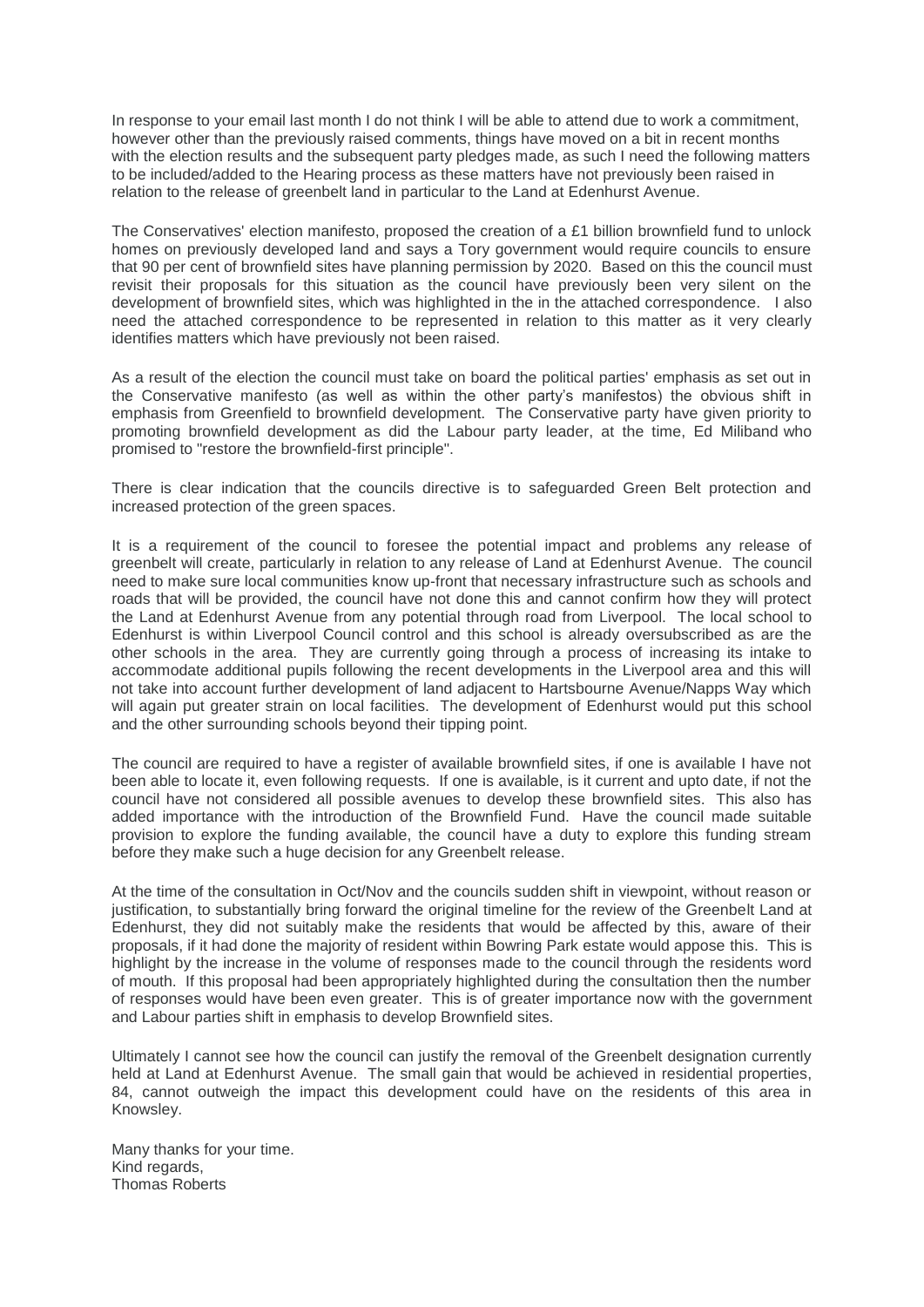

Local Plan Team, Knowsley Council, 1st Floor Annexe, Municipal Buildings, Archway Road, Liverpool L36 9YU

**Campaign to Protect Rural England** Springfield House 41-45 Chapel Brow, Leyland Lancashire PR25 3NH

Telephone 01772 378831 info@cprelancashire.org.uk

www.cprelancashire.org.uk

Working locally and nationally for a beautiful and living countryside

14 November 2014

Dear Local Plan Team

**CPRE Lancashire comments on Knowsley Local Plan: Core Strategy Schedule of Proposed Modifications to the Submission Document September 2014 - Consultation Version**

#### **Introduction**

- 1. The Lancashire Branch of the Campaign to Protect England, which includes Greater Manchester and Merseyside, is delighted to respond to the above-mentioned consultation. Knowsley has some lovely rural places, and our charity seeks continued protection and enhancement of for the benefit of for future generations.
- 2. We recognise the critical role that the Local Plan and the continued use of Green Belt designation in delivering our aim of a beautiful and living countryside in the future. We read the documents and provide our detailed comments in Appendix A. CPRE promotes Smart Growth and we provide further details on how to achieve this in Appendix B.

### **Downgraded Population Growth**

- 3. In our previous submission to the Council on 12 December 2012 we highlighted our positive support for much of the document, particularly the vision to provide 'attractive, sustainable neighbourhoods' and to adopt a 'plan, manage and monitor approach to housing delivery. However, we did highlight our concern that the scale of housing development set out in Policy CS3 was too large, and unjustified given the trend of population decline.
- 4. To add weight to this argument, in June 2014 the announcement on the downgraded population growth estimates by the Office of National Statistics, means Knowsley now requires a reduction in predicted housing numbers for its local plan making purposes. The full datasets can be found at [http://www.ons.gov.uk/ons/rel/snpp/sub-national-population](http://www.ons.gov.uk/ons/rel/snpp/sub-national-population-projections/2012-based-projections/index.html)[projections/2012-based-projections/index.html](http://www.ons.gov.uk/ons/rel/snpp/sub-national-population-projections/2012-based-projections/index.html) We believe this recent reduction in forecast population and associated household formation therefore means less housing should be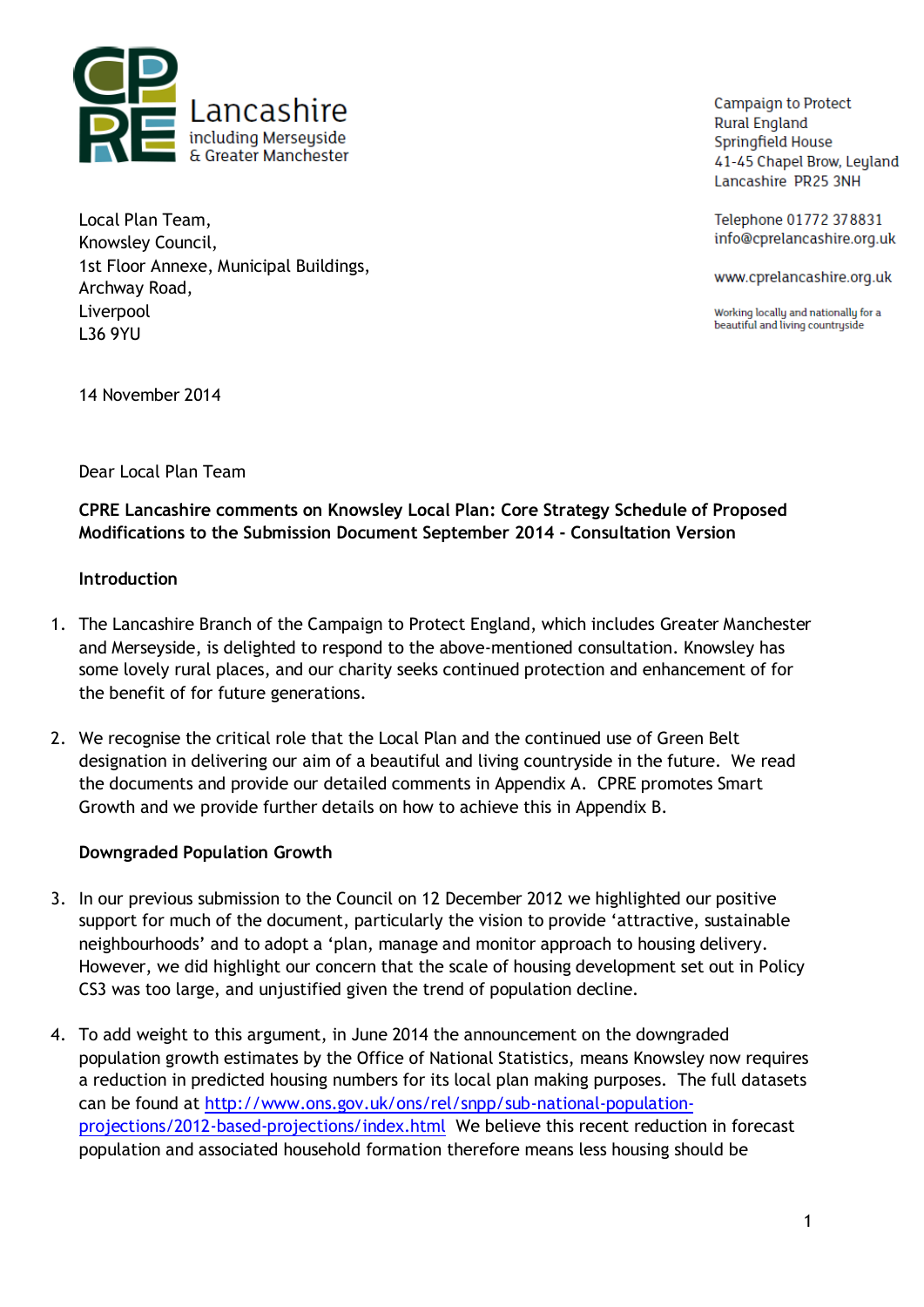planned for in Knowsley and query what has Knowsley Council done about getting revised household projections?

## **National Planning Policy Framework - Absence of a Local Plan and/or Five Year Housing Land Supply**

- 5. The National Planning Policy Framework (NPPF) is clear that where the local plan is absent or a five-year housing land supply cannot be demonstrated there is a presumption in favour of sustainable development. In July we evidenced the powerful threat to countryside posed by the operation of the five-year housing land supply (as defined by Paragraph 47 and qualified by Note 11). We show the loss of greenfield land at appeal, including Green Belt, for housing development at an alarming rate, frequently against local wishes. We understand the potential for 'land-banking' of sites (especially brownfield) to promote the release of most profitable greenfield and this is something our charity is calling on Government to tackle. Our report can be viewed here[: http://www.cprelancashire.org.uk/campaigns/housing-and](http://www.cprelancashire.org.uk/campaigns/housing-and-planning/housing/the-issues/item/2144-five-year-housing-land-supply)[planning/housing/the-issues/item/2144-five-year-housing-land-supply.](http://www.cprelancashire.org.uk/campaigns/housing-and-planning/housing/the-issues/item/2144-five-year-housing-land-supply)
- **6.** CPRE Lancashire therefore recognises that Knowsley needs a Local Plan based on sound strategic planning and sustainable development principles, as soon as possible as without planning policy protection speculative developers can continue with 'unstrategic' and sporadic development which seriously degrades the quality of rural places.

## **Revised Planning Practice Guidance (PG)**

- 7. In October 2014 the Government revised Planning Practice Guidance (PG) to try and make the operation of the NPPF more balanced with regards to environmental protections. There is no doubt as to the government's motivation in making the revision; in the words of the Secretary of State for the DCLG "protecting our precious Green Belt must be paramount".
- 8. Accordingly, we urge the Council to follow the procedure specified by the High Court ruling in the case of Gallaher Homes, viz. first estimate the amount of land required to meet objectively assessed need without regard to supply considerations (OAN policy-off) and then take account of supply considerations to obtain OAN policy-on (or the "housing target" in the nomenclature of the Planning Advisory Service). Taking the policies of the NPPF as a whole and applying its protections of Green Belt land, those Green Belt sites which fail to satisfy one or more of the five purposes of the Green Belt should be excluded for re-designation for residential development unless the benefit of doing so were to outweigh the harm done to the Green Belt. Green Belt land so excluded should be taken into account in estimating the housing target and compliance with the 5-year housing land supply rule should be judged by reference to the housing target (not OAN policy-off). In this way, a balance can be struck between economic, social and environmental roles; we believe Knowsley Council can significantly reduce the loss of Green Belt and still achieve a sound local plan.

# **Sequential Development - Brownfield first, planned urban extensions after**

9. CPRE Lancashire recommends that finding the most sustainable sites, with a brownfield first emphasis, and achieving quality urban design should be the highest priorities in the Local Plan. Knowsley ought to first prioritise its brownfield reserves in advance of bulldozing farmland and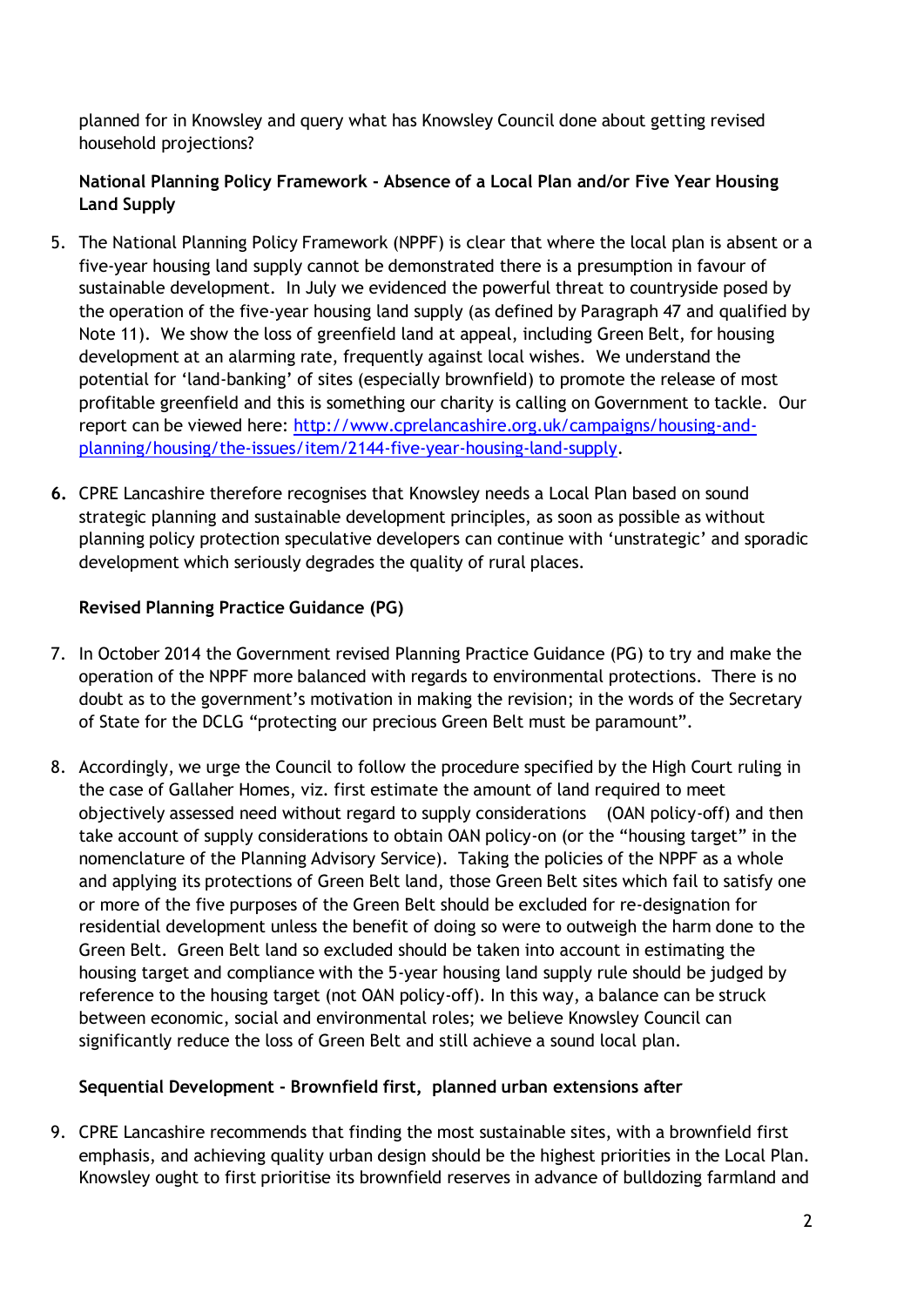wildlife havens and we suggest a brownfield target in the Local Plan. The NPPF Paragraph 111 also states Planning policies and decisions should encourage the effective use of land by reusing land that has been previously developed (brownfield land). It goes on to say local planning authorities may continue to consider the case for setting a locally appropriate target for the use of brownfield land. In the 6 October press release Eric Pickles said '*Today's guidance will ensure councils can meet their housing needs by prioritising brownfield sites, and fortify the green belt in their area.*' CPRE Lancashire believes that Knowsley Council and the Examination Inspector should ensure brownfield first development is enshrined in the local plan.

- 10. CPRE Lancashire believes there is still a significant amount of brownfield land that can be used to accommodate new and replacement housing in the principal regeneration areas of North Huyton and Stockbridge Village, Kirkby, Tower Hill, Prescot, South Prescot and Knowsley Industrial and Business Parks. Knowsley is the fifth most deprived district in the country and regeneration is important. Release of Green Belt could hamper the chances of brownfield land in the poorest places being brought back into beneficial use. We continue to believe planning policy in Knowsley ought to galvanise previous public sector investment by steering new investment into urban areas not always defaulting to the urban and rural fringe.
- 11. Where brownfield land is unavailable then planned urban extensions are best, but CPRE promotes the use of comprehensive Green Belt Reviews to understand fully the likely impacts with full regard to sustainable development principles.

### **Green Belt Review**

- 12. As you may know, Green Belt is important to CPRE as our countryside charity was involved in this planning policy designation being introduced by Government in the 1950s. Since its introduction Green Belt has been an effective tool for planners in maintaining open green space around our towns and cities for enjoyment – simply because it exists.
- 13.Green Belts have a higher concentration of public rights of way, broad-leaf and mixed woodland, Country Parks, Local Nature Reserves, and Registered (or historic) Parks and Gardens, than other land. The breakdown of land cover types in the Green Belts are approximately 35% of the area covered by arable / horticultural land; 25% improved grassland, and 14% semi-natural grass. We continue to believe strongly in the five purposes of Green Belt for regeneration, openness and separation, prevention of sprawl and encroachment, and permanence. We understand the health benefits of people being able to access recreation and leisure pursuits in local countryside and the heightened quality of life it brings.
- 14. We welcomed the announcement by Communities Secretary Eric Pickles and Housing and Planning Minister Brandon Lewis, on Monday 6th October 2014, who said brownfield sites should be prioritised and Green Belt protected. We believe the Government's intention should be enshrined in Knowsley Councils Local Plan policies.
- 15.If Green Belt must be released for development we would say it should be the subject of a proper strategic review and if land serves any of the five purposes it must have continued protection. In advance of such a criteria based evaluation process we cannot be sure of the relative value of the following proposed extensions: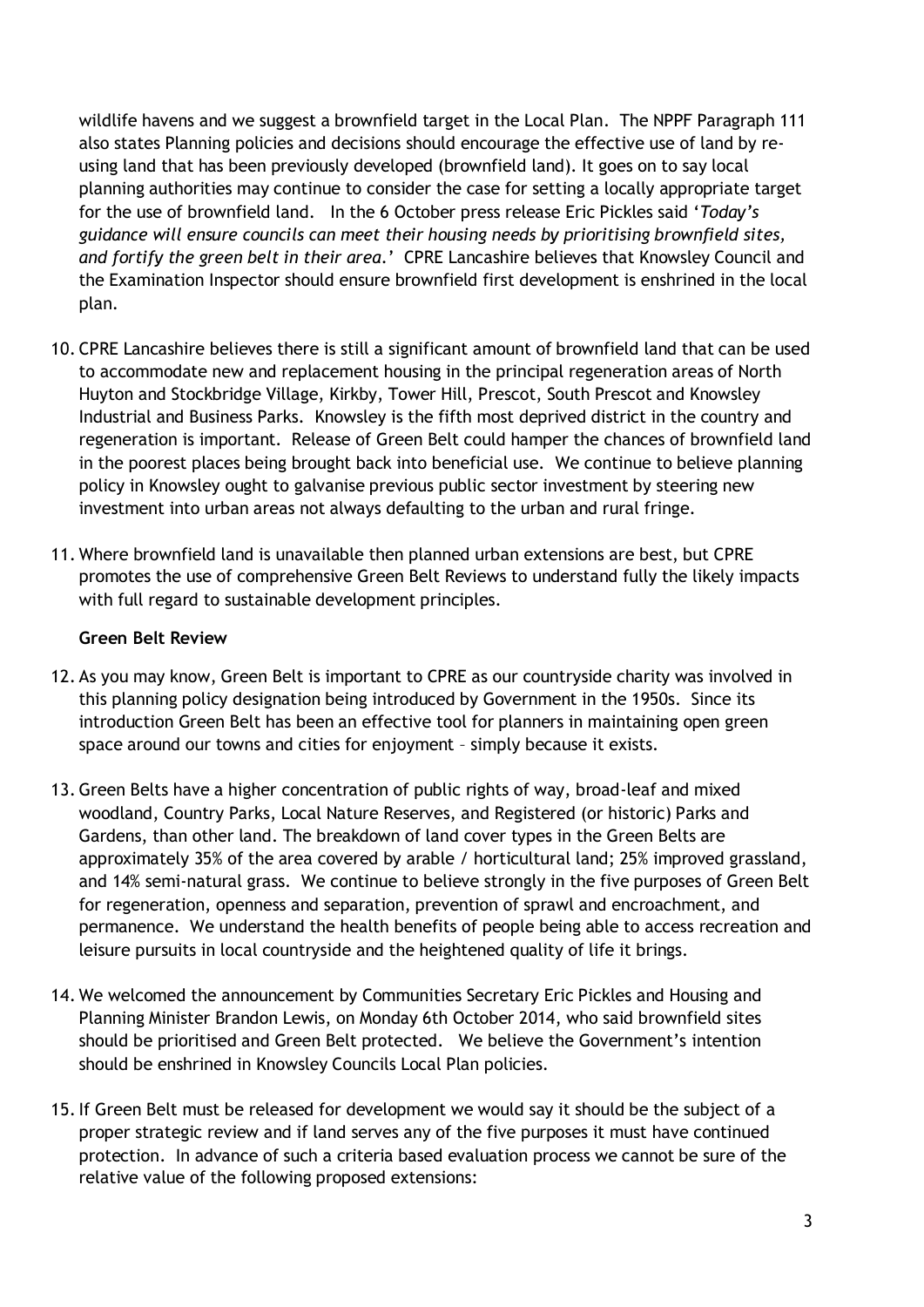- 1. Sustainable Urban Extension: Bank Lane, Kirkby
- 2. Sustainable Urban Extension: East of Knowsley Industrial and Business Parks, Kirkby
- 3. Sustainable Urban Extension: Knowsley Lane, Huyton
- 4. Sustainable Urban Extension: Edenhurst Avenue, Huyton
- 5. Sustainable Urban Extension: Land bounded by A58, Prescot
- 6. Sustainable Urban Extension: Carr Lane, Prescot
- 7. Sustainable Urban Extension: East of Halewood
- 8. Sustainable Urban Extension: South of Whiston & Land South of M62
- 9. Land Safeguarded for Future Urban Extension: Land at Knowsley Village
- 16. CPRE Lancashire campaigns to defend Green Belt and we would need to understand the significance of any of the above being released. Clearly there is an adverse impact to Green Belt purpose if it is developed.

### *'Best and Most Versatile Land'*

17. Any strategic review of Green Belt should consider farmland quality as well as five Green Belt purposes. Land of highest agricultural quality (Grades 1, 2 and 3) should be retained to support the rural economy, rural employment and local food networks. Grade 1 farmland constitutes only 3.1% of all farmland and should therefore be treated as an irreplaceable asset of great value. We should not adversely and irreversibly develop on our most fertile lands as a matter of food security issue.

#### **Phasing**

- 18.If Green Belt must be released as a 'very last resort' for development, subject to a comprehensive Green Belt Review, we would argue that this land should be 'safeguarded' to later or following the plan period to support Brownfield land reuse and sustainable development principles.
- 19. We are opposed to the removal of a phasing policy for employment and housing land. We recommend that Green Belt sites and brownfield sites should be allocated to the 1-5, 6-10 and 11-15 year periods according to the desirability of retaining it (Green Belt) or developing it (brownfield).

### **Smart Growth**

20. CPRE believes people deserve quality housing with sustainable transport links and adequate local amenities, such as doctors and shops. We therefore advocate 'Smart Growth', a sustainable approach to planning that emphasises compact and accessible urban communities and which opposes urban sprawl and car dependency. It seeks traditional ways of planning towns based around local services, ease of walking and cycling and good public transport, especially rail-based. It looks for ways to re-build our lost sense of community.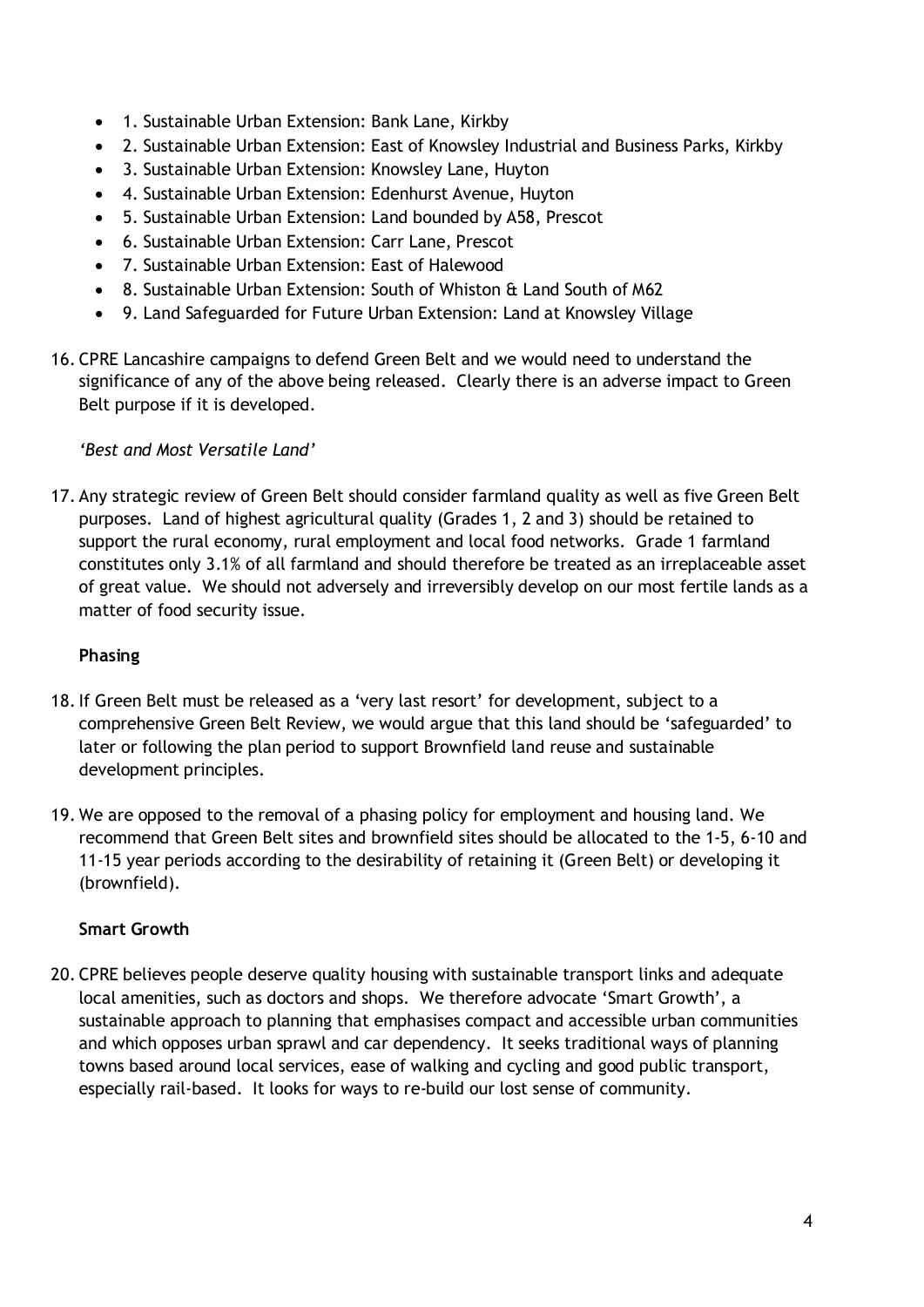#### **Summary**

- 21.In summary, CPRE wishes Knowsley Council every success in the progression of the Local Plan which facilitates economic and social prosperity, and at the same time looks after the countryside. The different aims are not mutually exclusive. Key points raised are:
	- CPRE believes adequate housing ought to be planned for reflecting up to date population projections;
	- We urge for a stronger brownfield first approach to land use planning in Knowsley with use of a local brownfield target in the Local Plan that promotes the principles of 'Smart Growth'.
	- CPRE Lancashire remains unconvinced that Green Belt release is justified due to downgraded population and household forecasts. But, if Green Belt land is to be redesignated we would wish to see a comprehensive Green Belt review to sensibly inform the selection of sites based on sustainable development principles.
- 22. Please let me know if you require further information.
- 23. Please also note that we wish to be involved in ongoing consultations.

Yours sincerely

farm

**JACKIE COPLEY, MRTPI, MA, BA (Hons), PgCert**

Planning Manager, CPRE Lancashire Branch Tel: 07718070750 E-mail: [jackiecopley@cprelancashire.org.uk](mailto:jackiecopley@cprelancashire.org.uk)

> Patron Her Majesty The Queen

President Sir Andrew Motion

**Branch Chairman** Andrew Harris FRICS FCIM

A company limited by guarantee Registered in England number 05291461<br>Registered charity number 1107376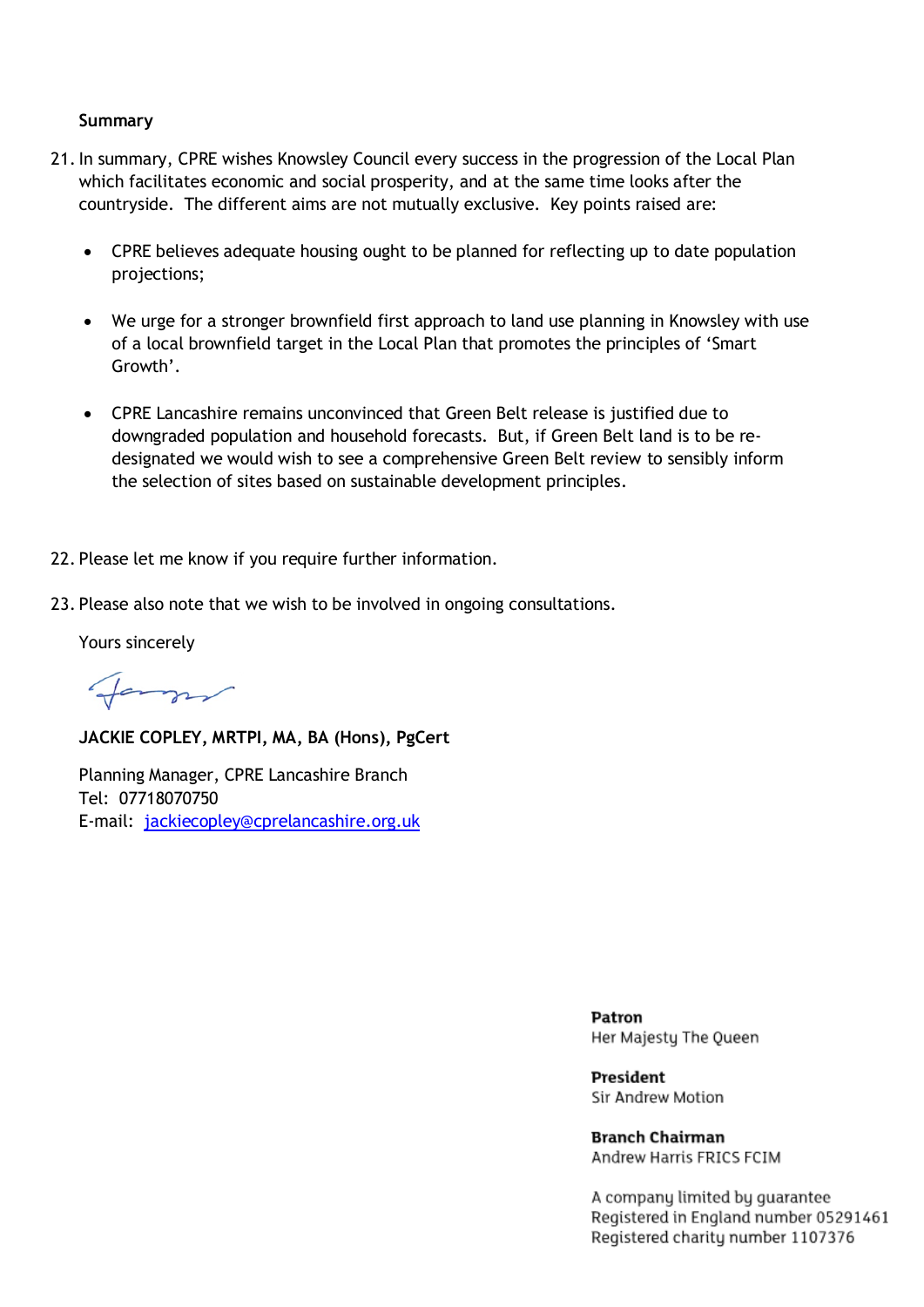### **Appendix A - Detailed comments:**

Ref MOO1 Paragraph 1.3 The Core Strategy also includes site allocations for areas to be removed from the Green Belt to meet future development needs, referred to as "Sustainable Urban Extensions" and on which further details are set out in chapter 6A. CPRE Lancashire believes it is premature for the additional text to be added.

CPRE Lancashire notes that Brownfield/Previously developed land is only referred to twice in the whole document.

Ref*: M056B Paragraph 5.195.19 Policy CS 3 complies with national planning policy for housing, including the need to have a flexible and responsive supply of housing land continually available. The policy particularly emphasises the importance of maintaining a "five year supply" of housing land, in accordance with national planning policy (including an allowance to address any shortfall accrued to date against the target within a five year period and an additional "buffer" of either 5% or 20%. The buffer required may change throughout the plan period in line with future monitoring. This will be reported on an annual basis via the Council's Strategic Housing Land Availability Assessment and/or Monitoring Reports). The approach of "plan, monitor, manage" will be employed, with the policy indicating that management of land should be efficient and effective whilst protecting brownfield regeneration priorities. Policy CS 3 also complies with the national policy priority to focus new development on previously developed land.*

Ref M042 page 36 Policy CS1, clause 1The spatial development of Knowsley to 2028 will be achieved by:

*a. A focus on development within existing urban areas, with emphasis upon areas that are within or easily accessible from areas in need of regeneration;*

*b. Maintenance of the existing settlement hierarchy, including the role of Huyton / Stockbridge Village, Kirkby, Prescot / Whiston and Halewood as larger suburban centres, and of Cronton, Tarbock and Knowsley Village as rural villages;*

*c. Maximising Knowsley's contribution to the development of the Liverpool City Region and key sub-regional projects;*

*d. An efficient and sustainable use of land and infrastructure, encouraging where possible the reclamation and reuse of previously developed land; and*

*e. A review of Green Belt boundaries to meet longer term Removal of the Sustainable Urban Extensions identified in policies SUE 1, SUE 2, SUE 2a, SUE 2b, and SUE 2c from the Green Belt to help meet needs for housing and employment development, and maintaining the openness of remaining Green Belt areas.*

Reasons: To ensure consistency with the new policies SUE 1, SUE 2, SUE 2a, SUE 2b, SUE 2c concerning the Sustainable Urban Extensions.

CPRE Lancashire believes much more should be done to facilitate brownfield land redevelopment including the use of a Brownfield target. We are opposed to the identification of sustainable urban extensions in advance of a comprehensive Green Belt Review.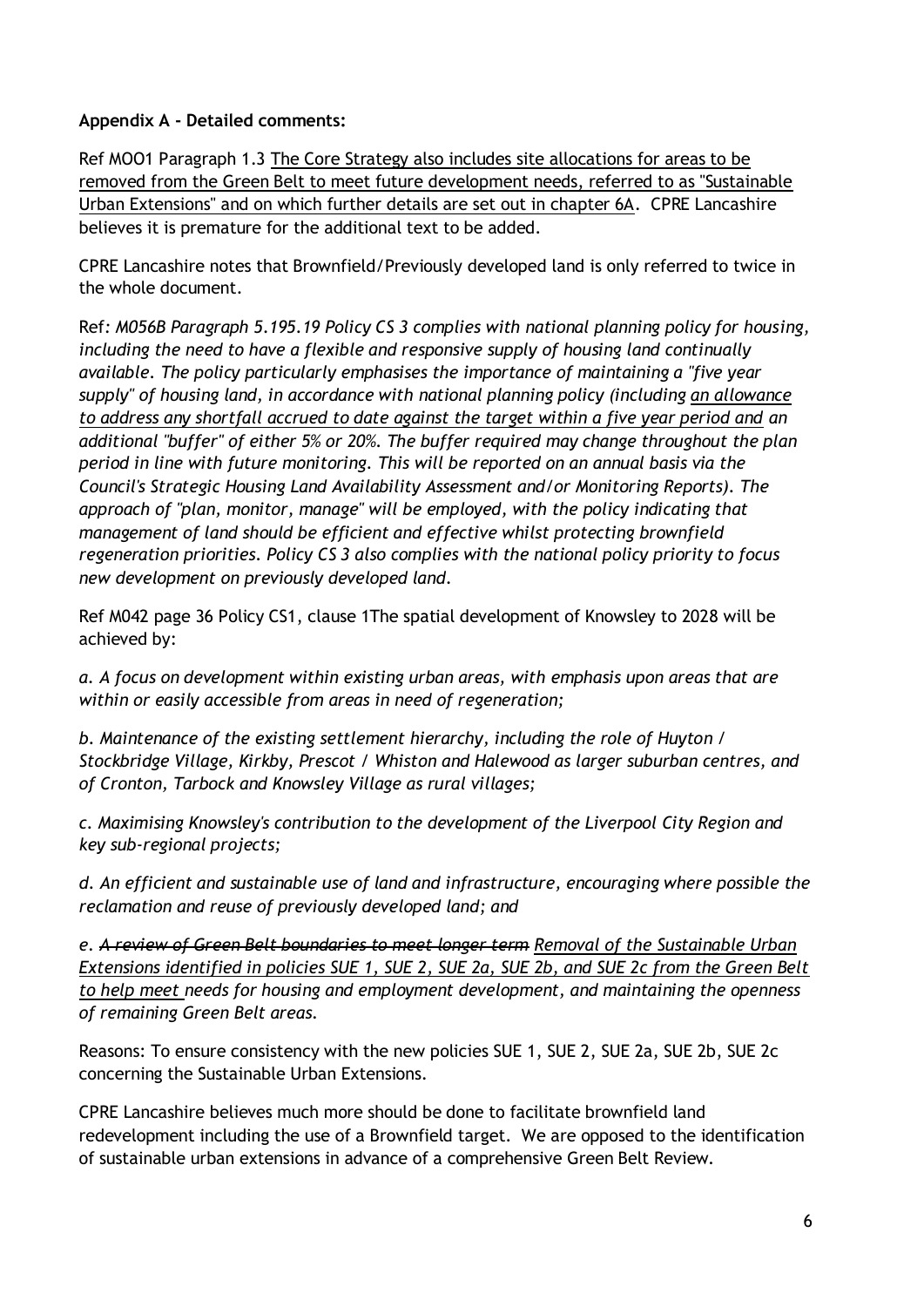Ref M012 adds 1.28A Planning Practice Guidance was published in March 2014 as a web based resource to assist the implementation of the National Planning Policy Framework. The preparation of the Core Strategy has taken account of the specific requirements relating to plan making.

CPRE calls for reference in the Local Plan to the October Statement by the Communities Secretary to protect Green Belt and reuse Brownfield. This ought to be considered by the Examination Inspector.

### Ref M014 adds An update to the Housing Strategy is under preparation for 2015 onwards.

CPRE Lancashire suggests the following replacement text "As part of the planning, monitor and manage approach the Local Plan evidence base for housing strategy will be subject to regular reviews in accordance with Government Planning Practice Guidance."

### Ref M020 This section also includes a range of policies relating to Sustainable Urban Extensions (SUEs) proposed in parts of Knowsley to meet residential and employment development needs.

CPRE has noted the inclusion of this text. We would hope land could be 'safeguarded' until after the plan period or refer to phasing later in the life of the plan based on plan, monitor and manage approach so it is generally understood that greenfield development is not being promoted in advance of brownfield land reuse. Promotion of greenfield land development which is currently protected by Green Belt designation is unsustainable.

Ref M057 (PM11) CPRE Lancashire supports the insertion of text to clarify the type of houses to be built should reflect needs identified in the Strategic Housing Market Assessment particularly concerning affordable housing in rural areas.

Ref M127 CPRE is supportive of the inclusion of the new text concerning Natural Assets and Biodiversity.

Ref M206 CPRE is pleased to see that the Forestry Commission will be consulted where development proposals contain or are likely to affect Ancient Semi Natural woodlands or Plantations on Ancient Woodland Sites.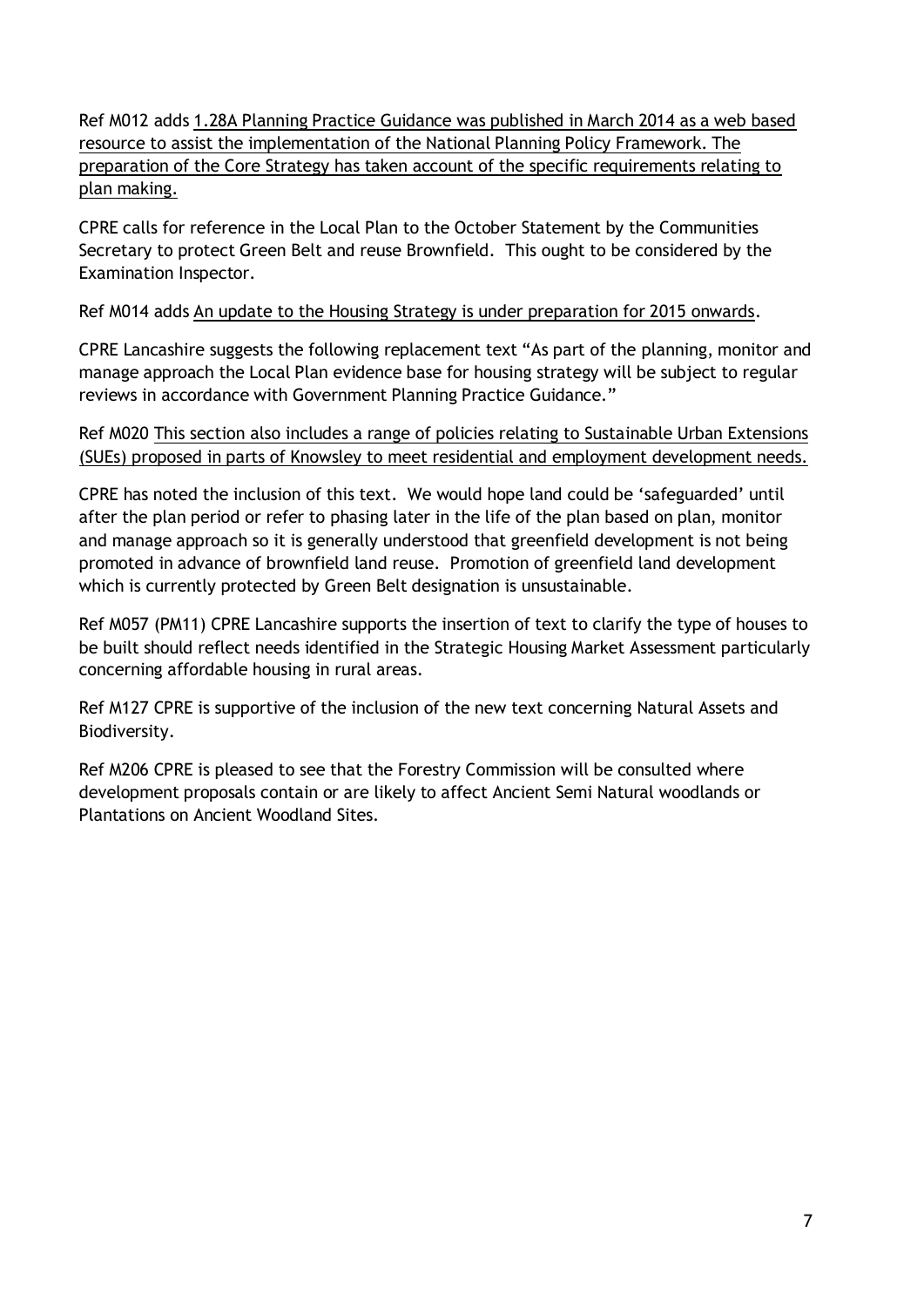## **Appendix B – WHAT IS SMART GROWTH?**

**Smart Growth is a sustainable approach to planning that emphasises compact and accessible urban communities and which opposes urban sprawl and car dependency. It seeks traditional ways of planning towns based around local services, ease of walking and cycling and good public transport, especially rail-based. It looks for ways to re-build our lost sense of community.**

Here in the UK we are rightly proud of our historic towns and cities, our beautiful countryside and a planning system which protects the environment. But, for a whole string of reasons, our small and overcrowded country has spent 100 years building urban sprawl and creating a transport system fatally dependent on the car and the motor lorry. Despite its large areas of moor and mountain, the UK is a very densely populated country and England is now Europe's most densely populated country.

Parts of it are short of water and there is strong opposition to the urban sprawl which some argue is necessary to house our population. Climate change means we need to use less fossil fuel, yet we have a transport system which accounts for more than a quarter of our emissions, our public transport is expensive and often inadequate and the fabric and economies of many of our towns and cities have decayed.

Smart growth has its origins in a country where the damage done by sprawl, car dependency and urban deprivation far exceed our own mistakes - America. Yet extreme challenges often prompt the best solutions and over the past 20 years the Smart Growth movement has increasingly tackled these problems. Today, many US inner cities are regenerating economically and socially and being equipped with the rail-based public transport many of our cities desperately need. Cities are being remodelled to allow people to walk or cycle and are challenging America's fatal car dependency. Meanwhile its sprawling suburbs are feeling the chill wind of higher gas prices, falling house prices and social decline.

Recent years have seen discussions among environmental groups about ways of mirroring these successes here in the UK. A group of environmental NGOs formulated and agreed a set of principles for Smart Growth in the UK for use in planning, community development and urban regeneration.

## **THE SMART GROWTH UK PRINCIPLES**

### **Plan Compact Communities**

Smart Growth promotes well designed, compact, functional communities and rejects landhungry sprawl and wastage of greenfield land.

#### **Strengthen and direct development towards existing communities**

Smart Growth emphasises use of communities' existing infrastructure and resources and conserves open spaces and urban fringes.